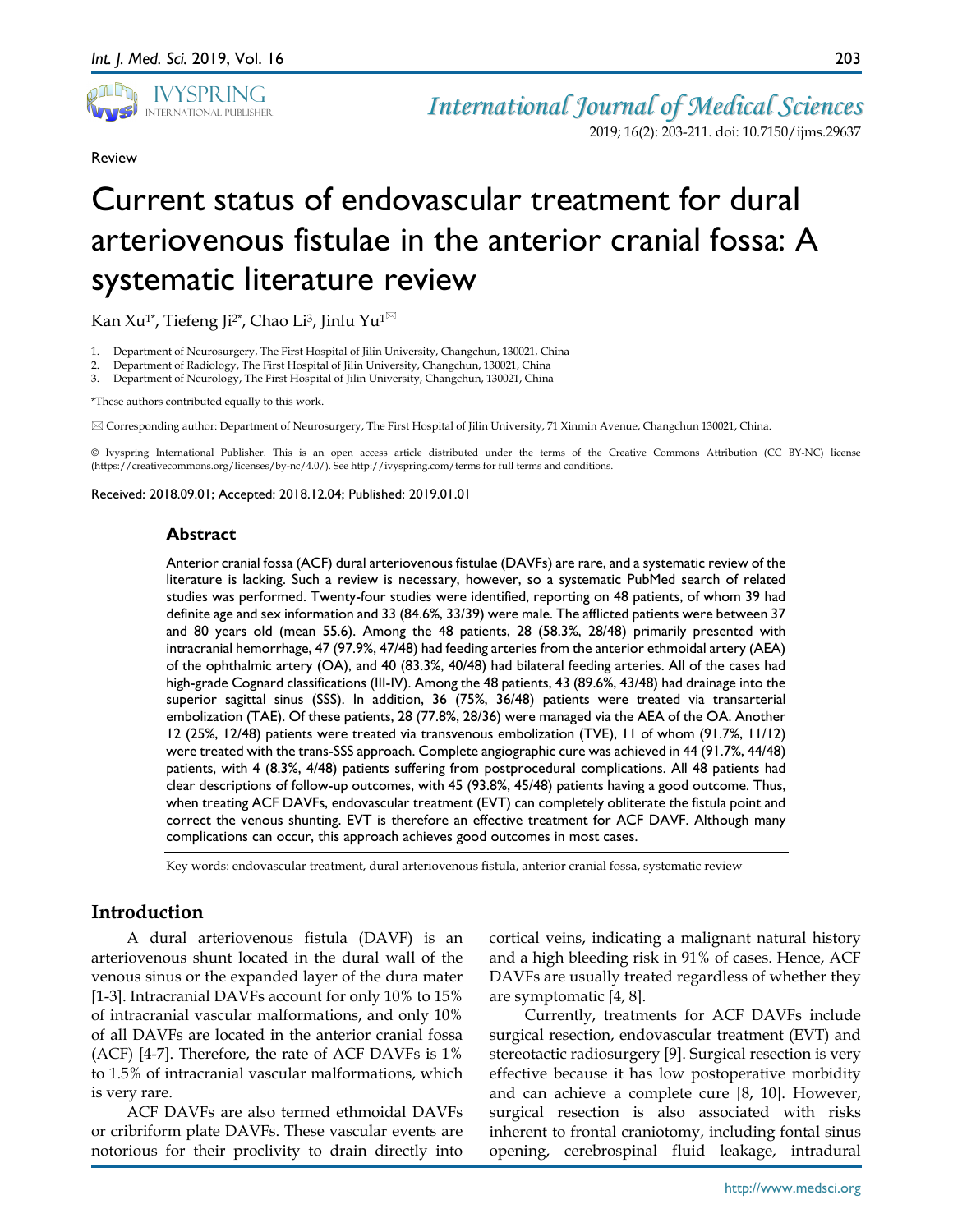infection, and retraction damage to the frontal lobe and olfactory nerves [11]. Radiosurgery has been described as an efficient treatment, but an extended period of time is required to occlude the DAVF [9].

Recently, trends in the management of ACF DAVF have been significantly affected by technological advances in EVT related to the widespread use of new microcatheters, and morbidity and modality have apparently been reduced [8]. Since its introduction in 2000, the Onyx Liquid Embolic System (Irvine, CA, USA) has been widely used for embolization in DAVFs and is easier to control than previously available liquid agents [12, 13]. EVT, including transarterial embolization (TAE) and transvenous embolization (TVE), is currently considered the first therapeutic option for ACF DAVFs [14, 15].

Current data regarding EVT for ACF DAVFs are sporadic. No systematic review of EVT for ACF DAVFs has previously been published; hence, we reviewed the available literature on this subject. Literature searches identified 48 cases of EVT for ACF DAVFs, which are shown in Table 1. Meanwhile, general and angiographic data on the ACF DAVF series are summarized in Table 2. In this article, EVT for ACF DAVFs is the primary focus of the systematic literature review.

# **Material and methods**

This systematic review was conducted in accordance with the Preferred Reporting Items for Systematic Reviews and Meta-Analyses (PRISMA) guidelines [16]. Eligible English language articles (case reports, case series, and studies considering ACF DAVFs treated via EVT) were identified through searches of PubMed published (last search date was October 2018).



plate arteriovenous fistula," "ethmoidal dural arteriovenous fistula" and "embolization" as key words in relevant combinations. The reference lists of the identified articles were also manually searched for additional studies. The resulting flowchart is depicted in **Figure 1**.

The inclusion criteria were as follows: a) full text was available, b) clinical data were largely complete, and c) EVT was the only treatment used. Patients from EVT studies without sufficient descriptions of the individual demographic, clinical, and radiological data were excluded.

# **Results**

# **General demographic, clinical, and radiological characteristics**

Twenty-four studies [9, 11, 12, 14, 17-36] were identified in the literature search, reporting on a total of 48 patients who met the inclusion criteria. Of these patients, 39 had definite age and sex information, 33 (84.6%, 33/39) were male, and 6 (15.4%, 6/39) were female. The affected patients ranged in age from 37 to 80 years (mean 55.6). Of these 48 patients, 28 (58.3%, 28/48) primarily presented with intracranial hemorrhage (including intracerebral hematoma, subarachnoid hemorrhage, subdural hematoma and intraventricular hemorrhage).

Among the 48 patients, 47 (97.9%, 47/48) had feeding arteries from the anterior ethmoidal artery (AEA) of the ophthalmic artery (OA), 10 (20.8%, 10/48) patients had feeding arteries from the middle meningeal artery (MMA), 16 (33.3%, 16/48) patients had feeding arteries from the ethmoidal branches of internal maxillary artery (IMA), and one (2.1%, 1/48)

> had feeding arteries from the posterior ethmoidal artery (PEA) of the OA. Among the 48 patients, 40 (83.3%, 40/48) had bilateral feeding arteries, with the remaining 8 (16.7%, 8/48) having unilateral feeding arteries. All 48 cases were high-grade according to the Cognard classification (III-IV) system. Of the 48 patients, 43 (89.6%, 43/48) had drainage into the superior sagittal sinus (SSS), and 8 (16.7%, 8/48) patients had drainage via the Basal vein of Rosenthal.

## **Treatment process**

Of the 48 patients, 36 (75%, 36/48) were treated via TAE. Of these 36 patients, 28 (77.8%, 28/36) were managed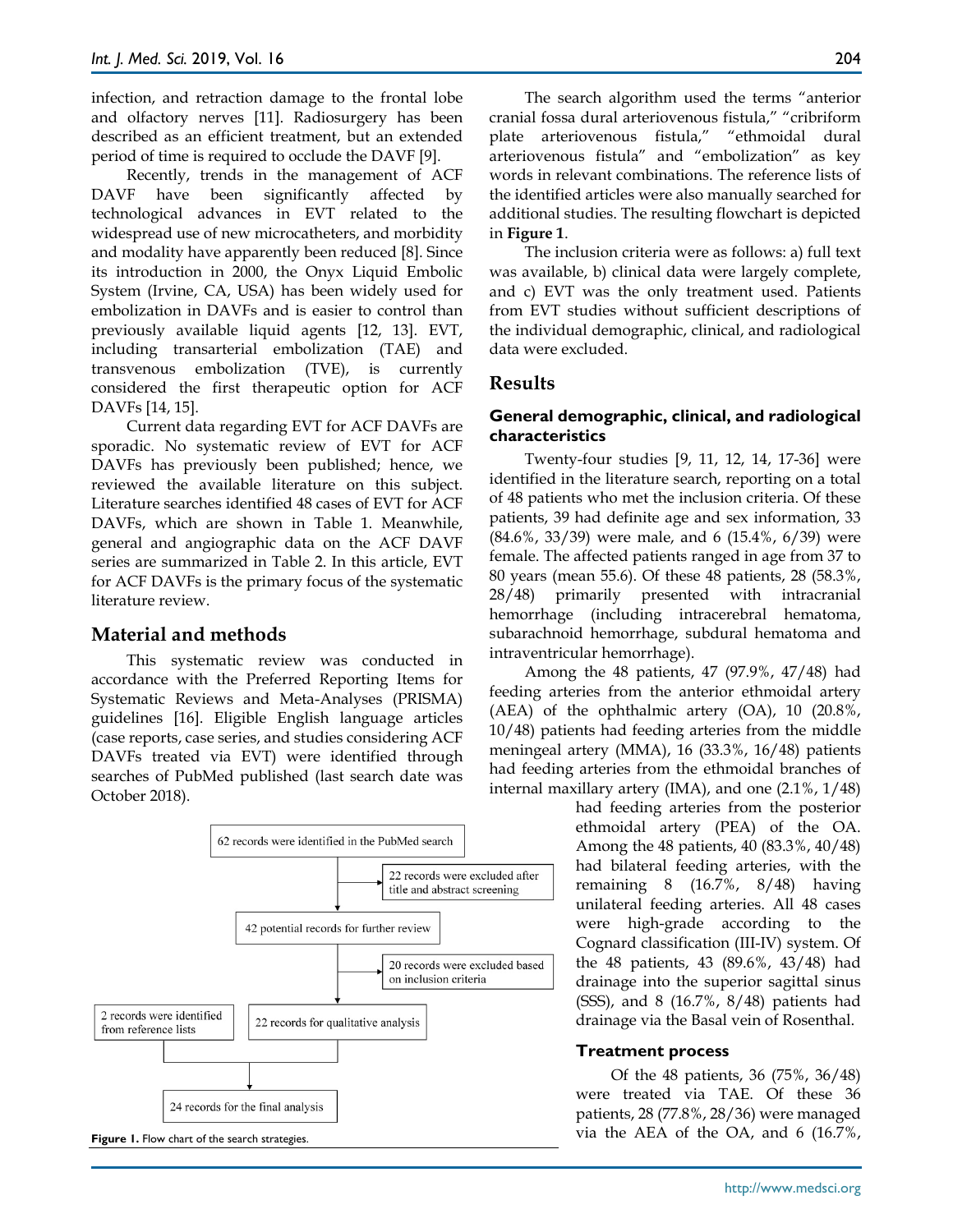6/36) were managed via the middle meningeal artery (MMA).

Of the 48 patients, 12 (25%, 12/48) patients were treated via TVE, and 11 (91.7%, 11/12) were treated via the trans-SSS approach. Of the 12 patients treated via TVE, 2 (16.7%, 2/12) had previously undergone TAE.

#### **Outcome and follow-up**

Of the 48 patients, all treated via TAE, complete angiographic cure was achieved in 44 (91.7%, 44/48), while 4 (8.3%, 4/48) patients experienced incomplete angiographic cure. Four (8.3%, 4/48) patients suffered complications, of whom 1 (2.1%, 1/48) exhibited edema of the thalamus and midbrain, 2 (4.2%, 2/47) exhibited excessive Onyx reflux, and 1 (2.1%, 1/48) experienced microcatheter retention. The clinical data are summarized in Table 1. All 48 patients had definite descriptions of follow-up outcomes. In total, 45 (93.8%, 45/48) patients had good outcomes, 2 (4.2%, 2/48) had improved neurological state, and 1 (2.1%, 1/48) was worse than before operation.

**Table 1:** Clinical data for patients with EVT for ACF DAVF

|                | No. Author/Year                |      | Age/Sex Presentation                 | <b>Feeding arteries</b>                                                                  | Venous drainage                                           | Cognard EVT<br>type |                                                                                             | Angiographic Complication<br>cure |                                   | Outcome |
|----------------|--------------------------------|------|--------------------------------------|------------------------------------------------------------------------------------------|-----------------------------------------------------------|---------------------|---------------------------------------------------------------------------------------------|-----------------------------------|-----------------------------------|---------|
| $\mathbf{1}$   | Matsumaru et<br>al./1997[17]   | 62/M | ΙH                                   | Bilateral AEA of the<br><b>OA</b>                                                        | Frontal vein to the III<br>SSS                            |                     | TAE: via both AEAs<br>of the OAs with<br><b>NBCA</b>                                        | Complete<br>No                    |                                   | Good    |
| $\overline{2}$ | Defreyne et<br>al./2000[11]    | 40/M | SAH                                  | Bilateral AEA of the<br>OA; Ethmoidal<br>branches of the IMA                             | Frontal vein to the III<br>SSS                            |                     | TVE: trans-SSS<br>approach with coils.                                                      | Complete                          | No                                | Good    |
| 3              | Defreyne et<br>al./2000[11]    | 39/M | Asymptomatic                         | Bilateral AEA of the<br><b>OA</b>                                                        | Frontal vein to the IV<br>SSS; Basal vein of<br>Rosenthal |                     | TVE: trans-SSS<br>approach with coils.                                                      | Complete                          | No                                | Good    |
| 4              | Abrahams et<br>al./2002[18]    | 77/M | Dementia                             | Bilateral AEA of the<br>OA; Ethmoidal<br>branches of the IMA<br>and MMA                  | Frontal vein to the IV<br>SSS                             |                     | TAE: via ethmoidal<br>branches of the IMA<br>or MMA                                         | Incomplete                        | No                                | Good    |
| 5              | Flynn et<br>al./2007[19]       | 39/F | ΙH                                   | Unilateral AEA of the Basal vein of<br><b>OA</b>                                         | Rosenthal                                                 | IV                  | TAE: via the AEA of Complete<br>the OA with NBCA                                            |                                   | No                                | Good    |
| 6              | Lv et<br>al./2007[20]          | 52/M | ΙH                                   | Bilateral AEA of the<br>OA and ethmoidal<br>branches of the IMA                          | Frontal vein to the IV<br>SSS                             |                     | TAE: via both AEAs Complete<br>of the OA with Onyx,<br>two stages.                          |                                   | No                                | Good    |
| 7              | Katsaridis et<br>al./2007[21]  | 76/M | <b>IH</b>                            | Bilateral AEAs of the<br>OAs                                                             | Frontal vein to the IV<br>SSS                             |                     | TAE: via both AEAs Complete<br>of the OAs with<br><b>NBCA</b>                               | No                                |                                   | Good    |
| 8              | Lv et<br>al./2008[22]          | 65/M | Dementia and<br>seizure              | Unilateral AEA of the Frontal vein to the III<br>OA and ethmoidal<br>branches of the IMA | SSS                                                       |                     | TAE: via the AEA of Complete<br>the OA with Onyx.<br>TVE: trans-SSS<br>approach with coils. |                                   | No                                | Good    |
| 9              | Lv et<br>al./2008[23]          | 48/M | Headache and<br>blurred vision       | Bilateral AEA of the<br>OA, ethmoidal<br>branches of the IMA<br>and MMA                  | Frontal vein to the III<br>SSS                            |                     | TVE: trans-SSS<br>approach with coils.                                                      | Complete                          | No                                | Good    |
| 10             | Lv et<br>al./2008[23]          | 60/M | ΙH                                   | Bilateral AEAs of the<br>OAs                                                             | Frontal vein to<br>cavernous sinus                        | IV                  | TAE: via the AEA of<br>the OA with Onyx                                                     | Complete<br>No                    |                                   | Good    |
|                | 11 Tahon et<br>al./2008[24]    | 50/M | Headache                             | Bilateral AEA of the<br>OA and MMA, both<br>pial branches of the<br>ACA and MCA          | Frontal vein to the IV<br>SSS; Basal vein of<br>Rosenthal |                     | TAE: via the MMA<br>with Onyx                                                               | Complete<br>No                    |                                   | Good    |
|                | 12 Tsutsumi et<br>al./2009[25] | 59/M | ΙH                                   | Bilateral AEA of the<br>OA; Unilateral<br>persistent primitive<br>olfactory artery       | Frontal vein to the III<br>SSS                            |                     | TAE: via persistent<br>primitive olfactory<br>artery and AEA of<br>the OA with NBCA         | Incomplete<br>No                  |                                   | Good    |
| 13             | Agid et<br>al./2009[9]         | 55/M | IH                                   | Bilateral AEA of the<br>OA; Ethmoidal<br>branches of the IMA                             | Frontal vein to the IV<br><b>SSS</b>                      |                     | TAE: via the AEA of Complete<br>the OA with NBCA                                            | No                                |                                   | Good    |
|                | 14 Guedin et<br>al./2010[26]   | 75/M | ΙH                                   | Unilateral the PEA of<br>the OA                                                          | Frontal vein to the IV<br>SSS                             |                     | TAE: via the PEA of<br>the OA with Onyx                                                     | Complete<br>No                    |                                   | Good    |
|                | 15 Ishihara et<br>al./2010[27] | 71/M | Blurred vision                       | Bilateral facial<br>arteries; Unilateral<br>AEA of the OA                                | Frontal vein to the III<br>SSS                            |                     | TAE: via facial artery Complete<br>with NBCA                                                | No                                |                                   | Good    |
|                | 16 Mack et<br>al./2011[28]     | 57/M | SAH                                  | Bilateral AEA of the<br>OA and ethmoidal<br>branches of the IMA                          | Frontal vein to the IV<br>SSS                             |                     | TAE: via the AEA of Complete<br>the OA with Onyx                                            | No                                |                                   | Good    |
|                | 17 Mack et<br>al./2011[28]     | 54/F | Headache and<br>vision<br>impairment | Bilateral AEA and the<br>PEA of the OA                                                   | Basal vein of<br>Rosenthal                                | IV                  | TAE: via both AEAs Complete<br>of the OA with<br>NBCA and Onyx                              |                                   | Edema of<br>thalamus/<br>midbrain | IM      |
| 18             | Zhao et<br>al./2012[29]        | 58/M | <b>SDH</b>                           | Unilateral AEA of the<br>OA                                                              | Frontal vein to the IV<br>SSS                             |                     | TAE: via the AEA of Complete<br>the OA with Onyx.                                           |                                   | No                                | Good    |
| 19             | Li et<br>al./2013[12]          | 37/M | SAH                                  | Bilateral AEA of the<br>OA; Branch of the                                                | Frontal vein to the IV<br>SSS                             |                     | TAE: via the AEA of Incomplete<br>the OA and branch of                                      |                                   | Excessive reflux Good             |         |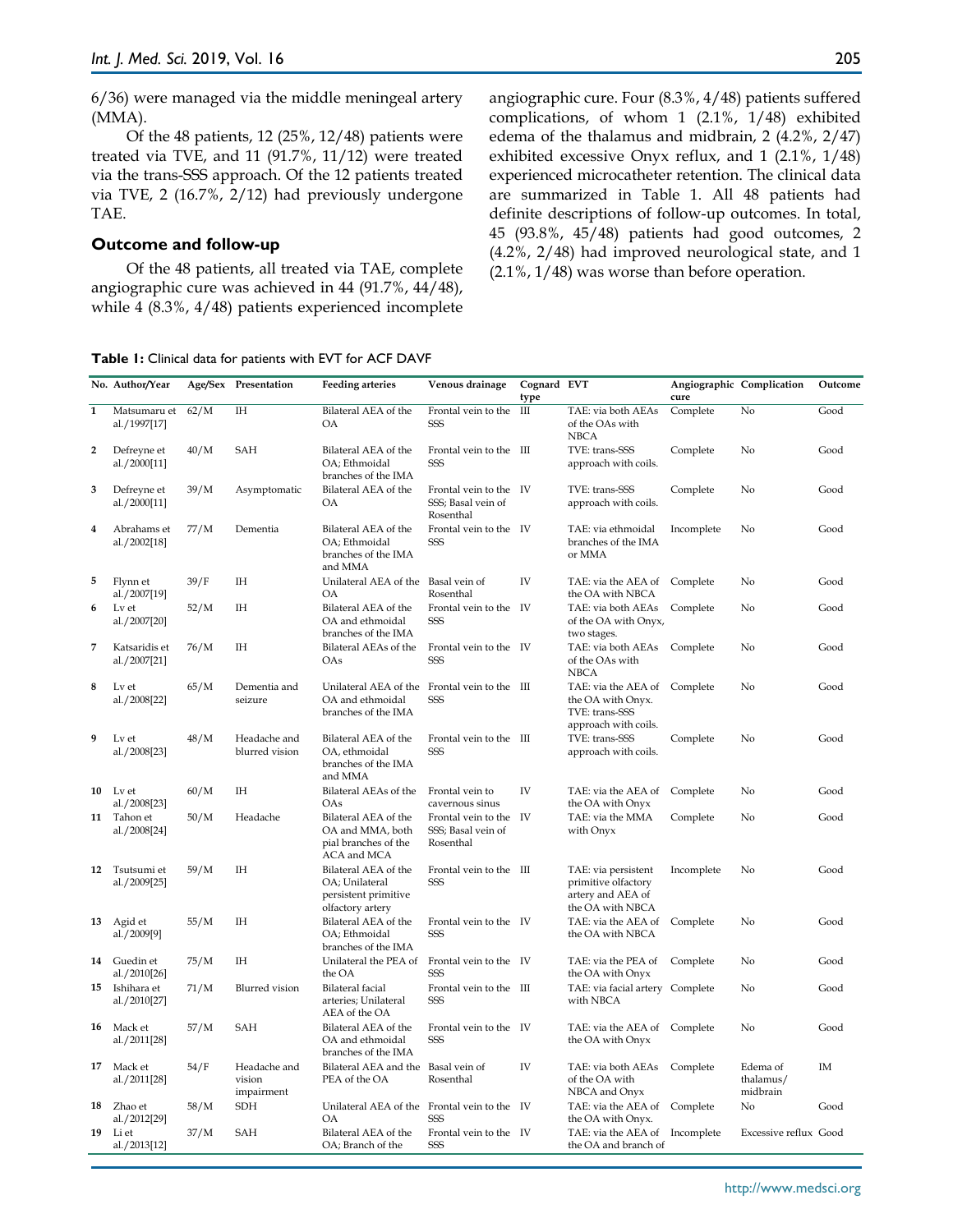# *Int. J. Med. Sci.* 2019, Vol. 16

206

|    |                                |                            |                                           | facial artery; MMA                                                                                        |                                                                                   |           | the facial artery with                                                                    |            |                             |       |
|----|--------------------------------|----------------------------|-------------------------------------------|-----------------------------------------------------------------------------------------------------------|-----------------------------------------------------------------------------------|-----------|-------------------------------------------------------------------------------------------|------------|-----------------------------|-------|
|    |                                |                            |                                           |                                                                                                           |                                                                                   |           | Onyx, twice stages.                                                                       |            |                             |       |
|    | 20 Liet<br>al./2013[12]        | 52/M                       | Blurred vision                            | Bilateral AEA of the<br>OA; Pial branch of the SSS<br>ACA                                                 | Frontal vein to the III                                                           |           | TAE: via AEA of the<br>OA with Onyx.                                                      | Complete   | No                          | Good  |
|    | 21 Li et<br>al./2013[12]       | 68/M                       | IH, IVH                                   | Bilateral AEA of the<br>OA; Ethmoidal<br>branches of the IMA                                              | Frontal vein to the IV<br>SSS                                                     |           | TAE: via the AEA of<br>the OA with Onyx.                                                  | Complete   | No                          | Worse |
|    | 22 Liet<br>al./2013[12]        | 60/M                       | IH, SDH                                   | Bilateral AEA of the<br>OA; Ethmoidal<br>branches of the IMA                                              | Frontal vein to the IV<br>SSS                                                     |           | TAE: via the AEA of<br>the OA with Onyx.                                                  | Complete   | No                          | Good  |
| 23 | Li et<br>al./2013[12]          | 54/M                       | SAH                                       | Bilateral AEA of the<br>OA; Pial branch of the SSS<br>ACA                                                 | Frontal vein to the IV                                                            |           | TAE: via the AEA of<br>the OA with Onyx.                                                  | Complete   | No                          | Good  |
|    | 24 Liet<br>al./2013[12]        | 43/M                       | IH, IVH                                   | Bilateral AEA of the<br>OA; MMA                                                                           | Frontal vein to the IV<br>SSS                                                     |           | TAE: via AEA of the<br>OA with Onyx.                                                      | Complete   | No                          | Good  |
| 25 | Li et<br>al./2013[12]          | 55/M                       | IH, IVH                                   | Bilateral AEA of the<br>OA                                                                                | Frontal vein to the III<br><b>SSS</b>                                             |           | TAE: via the AEA of<br>the OA with Onyx.                                                  | Complete   | Excessive reflux Good       |       |
| 26 | Li et<br>al./2013[12]          | 57/F                       | SAH                                       | Bilateral AEA of the<br>OA; Ethmoidal<br>branches of the IMA                                              | Frontal vein to the IV<br>SSS                                                     |           | TAE: via the AEA of<br>the OA with Onyx.                                                  | Complete   | No                          | Good  |
|    | 27 Li et<br>al./2013[12]       | 40/M                       | Headache                                  | Bilateral AEA of the<br>OA; Branches of the<br>facial artery                                              | Frontal vein to the IV<br><b>SSS</b>                                              |           | TAE: via AEA of the<br>OA with Onyx.                                                      | Complete   | No                          | Good  |
| 28 | Li et<br>al./2013[12]          | 37/M                       | IH, SDH                                   | Bilateral AEA of the<br>OA; Branches of the<br>facial artery; MMA                                         | Frontal vein to the III<br>SSS                                                    |           | TAE: via the AEA of<br>the OA with Onyx.                                                  | Complete   | No                          | Good  |
| 29 | Li et<br>al./2013[12]          | 42/M                       | IH, IVH                                   | Bilateral AEA of the<br>OA                                                                                | Frontal vein to the IV<br>SSS                                                     |           | TAE: via the AEA of<br>the OA with Onyx.                                                  | Complete   | No                          | Good  |
| 30 | Li et<br>al./2014[30]          | NΜ<br>(range:<br>$38-68$   | ΙH                                        | Unilateral AEA of the<br>OA, ethmoidal<br>branches of the IMA<br>and MMA                                  | Frontal vein to the III or IV<br>SSS                                              |           | TAE: via AEA of the<br>OA with Onyx.                                                      | Incomplete | No                          | Good  |
| 31 | Li et<br>al./2014[30]          | NΜ<br>(range:<br>$38-68$   | ΙH                                        | Unilateral AEA of the<br>OA and ethmoidal<br>branch of the IMA;<br>Bilateral pial branches<br>of the ACAs | Frontal vein to the III or IV<br>SSS                                              |           | TAE: via the MMA<br>and pial branches of<br>the ACAs with Onyx.                           | Complete   | Microcatheter<br>entrapment | Good  |
|    | 32 Liet<br>al./2014[30]        | NM<br>(range:<br>$38-68$   | IH, IVH                                   | Bilateral AEA of the<br>OA                                                                                | Frontal vein to the IV<br>SSS; inferior frontal<br>vein into the<br>sylvian veins |           | TAE: via both AEAs<br>of the OAs with<br>Onyx.                                            | Complete   | No                          | Good  |
| 33 | Li et<br>al./2014[30]          | NΜ<br>(range:<br>$38-68$ ) | ΙH                                        | Bilateral AEA of the<br>OA, unilateral<br>ethmoidal branch of<br>the IMA                                  | Frontal vein to the III or IV<br>SSS; Ophthalmic<br>vein                          |           | TAE: via both AEAs<br>of the OAs with<br>Onyx.                                            | Complete   | No                          | Good  |
|    | 34 Liet<br>al./2014[30]        | NM<br>(range:<br>$38-68$   | Asymptomatic                              | Bilateral AEA of the<br>OA                                                                                | Frontal vein to the IV<br>SSS; Basal vein of<br>Rosenthal                         |           | TAE: via the AEA of Complete<br>the OA with Onyx.                                         |            | No                          | Good  |
|    | 35 Liet<br>al./2014[30]        | NΜ<br>(range:<br>38-68)    | ΙH                                        | Bilateral AEA of the<br>OA                                                                                | Inferior frontal<br>cortical vein into<br>the sylvian veins                       | III or IV | TAE: via the AEA of<br>the OA with Onyx.                                                  | Complete   | No                          | Good  |
|    | 36 Spiotta et<br>al./2014[31]  | 41/M                       | Headache and<br>blurred vision            | Bilateral AEA of the<br>ΟA                                                                                | Frontal vein to the III<br>SSS                                                    |           | TAE: via the AEA of Complete<br>the OA with Onyx.<br>TVE: Trans-SSS<br>approach with Onyx |            | No                          | Good  |
| 37 | Spiotta et<br>al./2014[31]     | 72/M                       | Headache                                  | Bilateral AEA of the<br>OA                                                                                | Frontal vein to the III<br>SSS                                                    |           | TVE: Trans-SSS<br>approach with Onyx                                                      | Complete   | No                          | Good  |
| 38 | Spiotta et<br>al./2014[31]     | 55/F                       | Headache                                  | Bilateral AEA of the<br>OA                                                                                | Frontal vein to the III<br>SSS, Basal vein of<br>Rosenthal                        |           | TVE: Trans-SSS<br>approach with Onyx                                                      | Complete   | No                          | Good  |
| 39 | Albuquerque<br>et al./2014[32] | NM                         | Asymptomatic                              | Unilateral AEA of the<br>OA                                                                               | Frontal vein to the III<br>SSS                                                    |           | TVE: Trans-SSS<br>approach with coils.                                                    | Complete   | No                          | Good  |
|    | 40 Deng et<br>al./2014[14]     | NM                         | Headache                                  | Bilateral AEA of the<br>OA, Unilateral MMA<br>and ethmoidal<br>branches of the IMA                        | Frontal vein to the IV<br>SSS, Basal vein of<br>Rosenthal                         |           | TAE: via the MMA to Complete<br>embolize the DAVF<br>with Onyx.                           |            | No                          | ΙM    |
|    | 41 Deng et<br>al./2014[14]     | NM                         | SAH                                       | Bilateral AEA of the<br>OA, Unilateral MMA                                                                | Frontal vein to the IV<br>SSS                                                     |           | TAE: via the MMA to Complete<br>embolize the DAVF<br>with Onyx.                           |            | No                          | Good  |
|    | 42 Inoue et<br>al./2014[33]    | 58/M                       | Exophthalmos,<br>chemosis and<br>diplopia | Bilateral AEA of the<br>OA                                                                                | Superior and<br>inferior<br>ophthalmic veins                                      | Ш         | TAE: via both AEAs Complete<br>of the OAs with<br>NBCA                                    |            | No                          | Good  |
| 43 | Cannizzaro et<br>al./2018[34]  | 80/M                       | Headache                                  | Unilateral AEA of the<br>OA, ethmoidal<br>branches of the IMA<br>and MMA                                  | Frontal vein to the IV<br>SSS                                                     |           | TAE: via the MMA to Complete<br>embolize the DAVF<br>with Onyx.                           |            | No                          | Good  |
| 44 | Limbucci et<br>al./2018[35]    | 59/F                       | Headache                                  | Bilateral AEA of the<br>OA                                                                                | Frontal vein to the III<br>SSS                                                    |           | TVE: Trans-SSS<br>approach with coils.                                                    | Complete   | No                          | Good  |
|    | 45 Limbucci et<br>al./2018[35] | 63/F                       | Asymptomatic                              | Bilateral AEA of the<br>OA                                                                                | Frontal vein to the III<br>SSS                                                    |           | TVE: Trans-SSS<br>approach with Onyx                                                      | Complete   | No                          | Good  |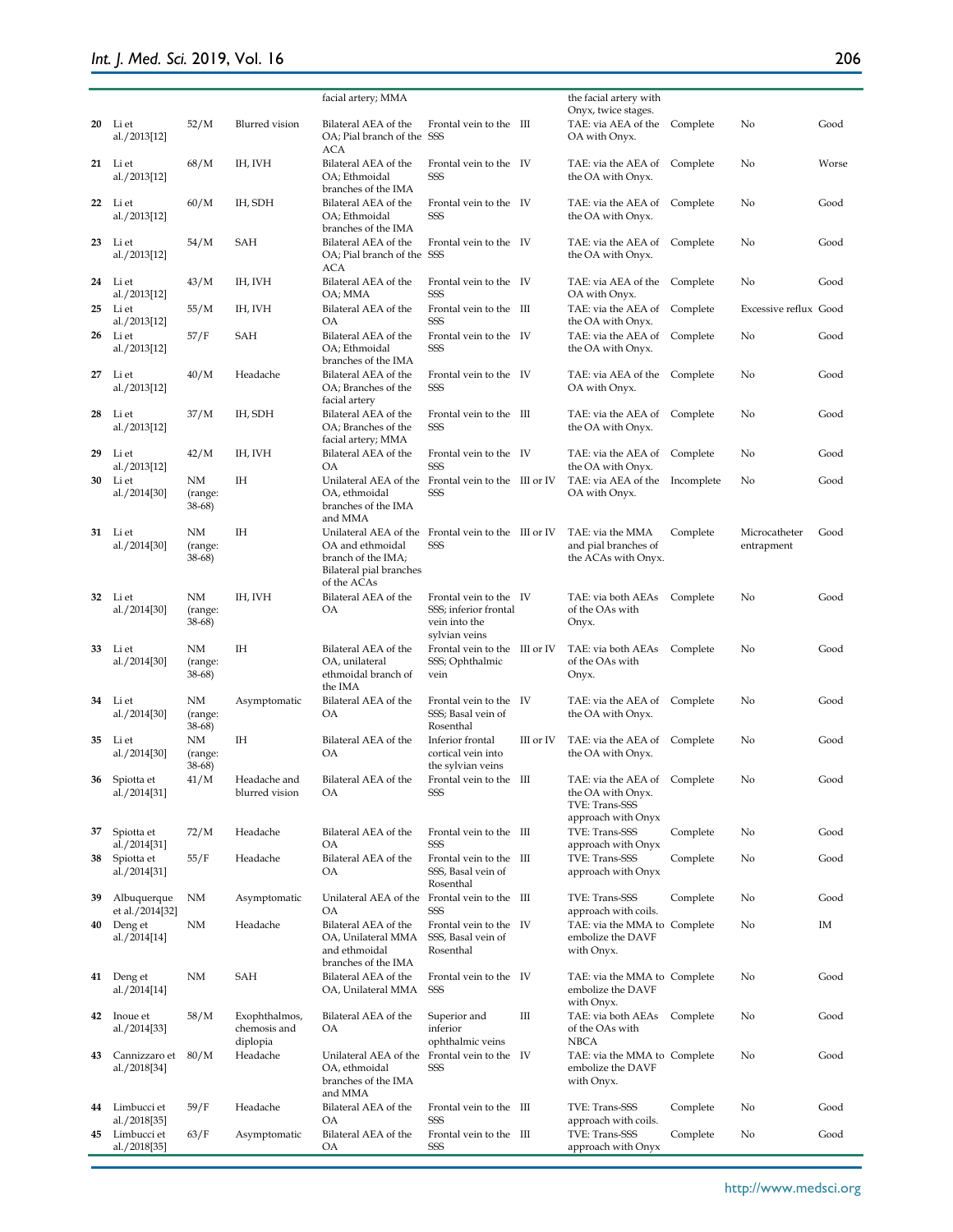| 46 | Limbucci et<br>al./2018[35]   | 50/M | Asymptomatic | Bilateral AEA of the<br>OΑ                                   | Frontal vein to the III<br>SSS |    | TVE: Trans-SSS<br>approach with Onyx                        | Complete | No | Good |
|----|-------------------------------|------|--------------|--------------------------------------------------------------|--------------------------------|----|-------------------------------------------------------------|----------|----|------|
| 47 | Limbucci et<br>al./2018[35]   | 70/M | IН           | Bilateral AEA of the<br>OA, ethmoidal<br>branches of the IMA | Basal vein of<br>Rosenthal     | IV | TVE: Trans-Basal<br>vein of Rosenthal<br>approach with Onyx | Complete | No | Good |
|    | 48 Sirakov et<br>al./2018[36] | 40/M | <b>SDH</b>   | Bilateral AEA of the<br>OΑ                                   | Frontal vein to the IV<br>SSS  |    | TAE: via the AEA of Complete<br>the OA with Onyx.           |          | No | Good |

**Abbreviations:** EVT: endovascular treatment; ACF: anterior cranial fossa; DAVF: dural arteriovenous fistula; M: male; IH: Intracerebral hematoma; AEA: anterior ethmoidal artery; OA: ophthalmic artery; SSS: superior sagittal sinus; TAE: transarterial embolization; NBCA: N-butyl-2-cyanoacrylate; SAH: subarachnoid hemorrhage; IMA: Internal maxillary artery; TVE: transvenous embolization; MMA: middle meningeal artery; ACA: anterior cerebral artery; MCA: middle cerebral artery; PEA: posterior ethmoidal artery; F: female; IM: improved; SDH: subdural hematoma; IVH: intraventricular hemorrhage; NM: not mentioned

|              | No. Author/Year           | Cases       | Mean Age<br>(years) | Male<br><b>Sex</b> | Hemorrhagic<br>presentation | <b>Arterial feeders</b>                                                                                                                                                                                   | Venous drainage                                                                                                                                           |
|--------------|---------------------------|-------------|---------------------|--------------------|-----------------------------|-----------------------------------------------------------------------------------------------------------------------------------------------------------------------------------------------------------|-----------------------------------------------------------------------------------------------------------------------------------------------------------|
| $\mathbf{1}$ | Başkaya et<br>al./1994[6] | 50<br>cases | 56                  | 81%                | 77%                         | AEA of the OA: 100%.                                                                                                                                                                                      | Frontal vein into the SSS: 75%.                                                                                                                           |
| 2            | Lawton et<br>al./1999[38] | 16<br>cases | 62                  | 68%                | 50%                         | AEA of the OA: 100% (50% were<br>bilateral).<br>Ethmoidal branch of the IMA: 31%.                                                                                                                         | Frontal vein into the SSS: 62.5%.<br>Cavernous sinus: 44.8%.<br>Basal vein of Rosenthal: 2.5%.<br>Labbé vein: 2.5%.<br>Venous ectasia: 69%.               |
| 3            | Agid et al./2009[9]       | 24<br>cases | 57                  | 92%                | 46%                         | AEA of the OA: 100% (all were bilateral).<br>Ethmoidal branch of the IMA and MMA:<br>$62\%$ .                                                                                                             | Frontal vein into the SSS: 75%.<br>Superficial sylvian veins: 21%.<br>Basal vein of Rosenthal: 4%.<br>Venous ectasia: 46%.                                |
| 4            | Li et al./2013[12]        | 11<br>cases | 50                  | 91%                | 82%                         | AEA of the OA: 100% (all bilateral).<br>Ethmoidal branch of the IMA: 36%.<br>MMA: 27%.<br>Pial branch of the ACA: 18%.<br>Branches of the facial artery: 18%.<br>Flow-related aneurysms: 18%.             | Frontal vein into the SSS: 100%.<br>Venous ectasia: 73%.<br>Cavernous sinus and Basal vein of<br>Rosenthal: 18%.                                          |
| 5            | Gross et al./2016[4] 27   | cases       | 62                  | 67%                | 37%                         | AEA of the OA: 93% (all bilateral).<br>Ethmoidal branch of the IMA: 66%<br>(bilateral in 48%).<br>$MMA: 22\%$ .<br>Dural branch of ICA: 7%.<br>Pial branch of the ACA: 7%.<br>Flow-related aneurysms: 7%. | Frontal vein into the SSS: 70%.<br>Basal vein of Rosenthal: 19%.<br>Superficial sylvian veins and Trolard or<br>Labbé veins: 11%.<br>Venous ectasia: 59%. |
| 6            | Robert et<br>al./2016[37] | 10<br>cases | 59                  | 67%                | 20%                         | AEA of the OA: 100% (80% were<br>bilateral).<br>Ethmoidal branch of the IMA: 20%.<br>MMA: 30%.                                                                                                            | Frontal vein into the SSS: 60%.<br>Cavernous sinus: 20%.<br>Superficial sylvian veins: 20%.<br>Venous ectasia: 70%.                                       |

#### **Table 2:** General and angiographic data in ACF DAVF series

**Abbreviations:** ACF: anterior cranial fossa; DAVF: dural arteriovenous fistula; AEA: anterior ethmoidal artery; OA: ophthalmic artery; SSS: superior sagittal sinus; IMA: internal maxillary artery; MMA: Middle meningeal artery; ACA: anterior cerebral artery; ICA internal carotid artery

# **Discussion**

#### **Angioarchitecture and grade**

In ACF DAVFs, the sources of the main feeding arteries are the AEA of the OA and are primarily bilateral[4, 5, 8, 9, 11, 24, 31, 37]. In the considered ACF DAVF studies (Table 2), the involvement of the AEA of the OA was 93-100%, and 50-100% of ACF DAVFs had bilateral feeding arteries [4, 6, 9, 12, 37, 38]. In the identified 48 cases, 97.9% of patients had feeding arteries from the AEA of the OA, and 83.3% of patients had bilateral feeding arteries.

The MMA can be involved in ACF DAVFs and, when involved, is typically unilateral [14, 15, 37]. In the considered ACF DAVF studies (Table 2), the rate of MMA involvement was 20-30% [4, 6, 9, 12, 37, 38]. In the 48 analyzed cases, the overall rate was 20.8%. The ethmoidal branch (sphenopalatine artery) of the internal maxillary artery (IMA) was also involved in ACF DAVFs. In the studies considered in this series (Table 2), the rate of involvement of the ethmoidal branch of the IMA was 20-66% [4, 6, 9, 12, 37, 38]. In the 48 cases, the overall rate was 33.3% [8, 11, 12, 23, 28, 30].

In addition, the pial branches of the ACA and MCA, the angular branch of the facial artery and even the persistent primitive olfactory artery can be involved in ACF DAVFs in rare cases [4, 9, 12, 25, 27, 39, 40]. Flow-related aneurysms can occur in the feeding artery in 18% of cases [12].

The fistula point of an ACF DAVF is usually located at the level of the cribriform plate in the lateral epidural space, which includes the lamina cribrosa and the orbital roofs. The fistula point of an ACF DAVF is most often single and located on one side of the cribriform plate [11]. Rarely, an ACF DAVF can occur bilaterally [41, 42].

The venous drainage routes of ACF DAVFs include drainage to the frontal veins and then secondarily into the SSS, via the olfactory vein to the cavernous sinus or the basal vein of Rosenthal, or to the sylvian veins and then ultimately into the vein of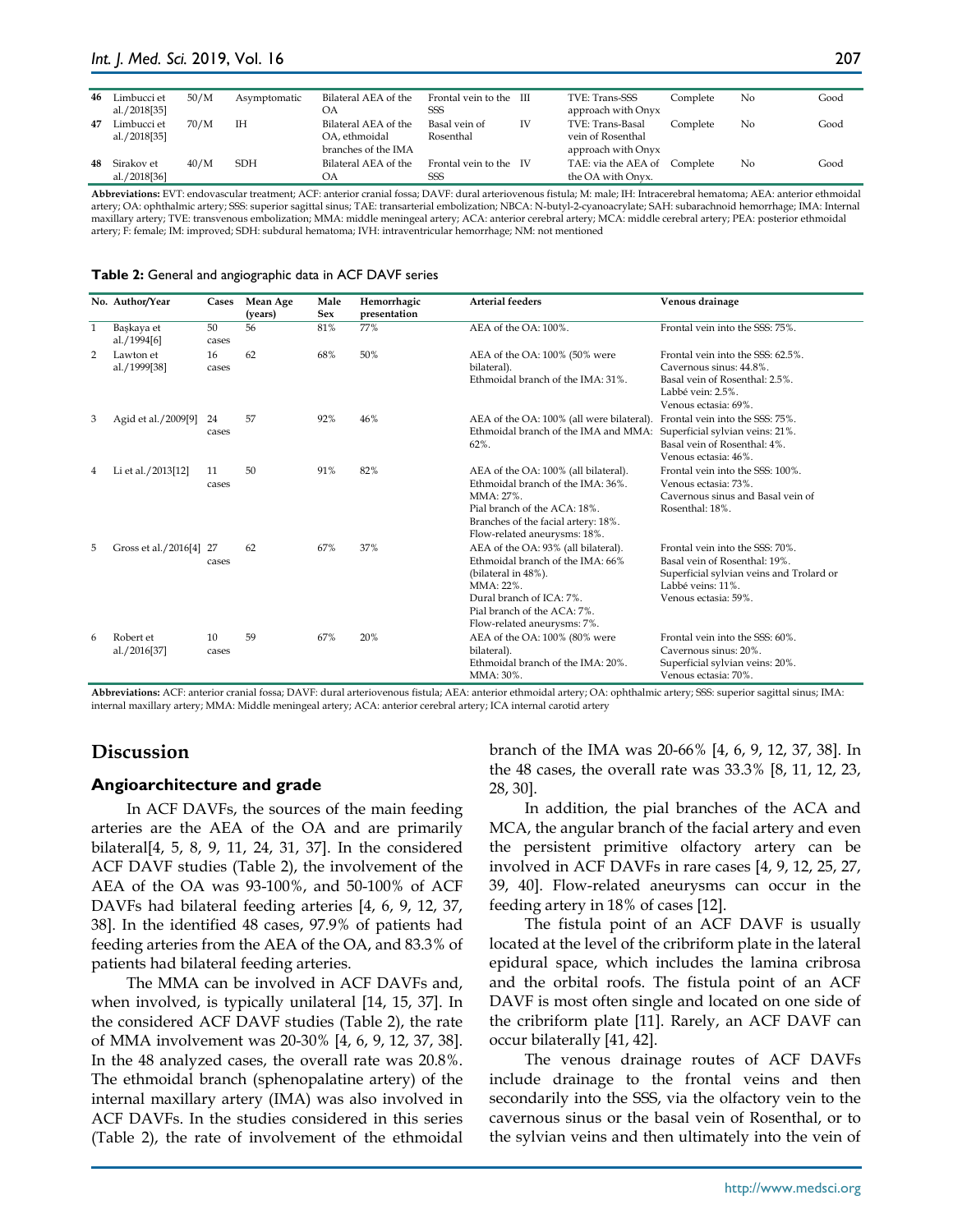Trolard or Labbé [8, 11, 12, 15, 24, 28, 38, 43, 44]. These venous drainage routes are usually unilateral but can be bilateral in rare cases [40].

Of all such venous drainage routes, the frontal cortical veins to the SSS are the most frequently affected [8, 9, 12]. In the considered ACF DAVF studies (Table 2), the rate of drainage into the SSS was 60-100% [4, 6, 9, 12, 37, 38]. In the 48 cases, the overall rate was 89.6%.

In addition, Gross et al. reported that in 19% of all cases, ACF DAVFs had venous drainage that was routed posteriorly into the basal vein of Rosenthal and then into the deep venous circulation, sometimes including the lateral mesencephalic vein [4, 11]. In the 48 analyzed cases, 16.7% of patients had drainage via Basal vein of Rosenthal. This drainage pattern could be related to hemorrhages that occur at a position remote from the DAVF site [10, 28, 30].

Because the ACF contains no dural sinuses, ACF DAVFs always drain via the cortical venous drainage system. In approximately one-half of ACF DAVFs, hemodynamic stress causes fragile draining veins to undergo progressive structural modifications, including dilation and the formation of a venous aneurysm [8-12, 40, 45-49]. Hence, when using the Cognard classification system, ACF DAVFs are often graded as Cognard Type III/IV [10, 12, 24, 37, 50-52]. The 48 cases we considered all had high-grade (III-IV) Cognard classifications.

Cognard et al. noted that intracranial hemorrhage was observed in 10% of patients with type II, 40% with type III and 65% with type IV DAVFs [51]. In the assessed ACF DAVF studies (Table 2), the rate of intracranial hemorrhage was 22-82% [4, 6, 9, 12, 37, 38]. In the 48 cases, the overall rate of intracranial hemorrhage was 58.3%.

# **Outline of EVT**

The therapeutic goal of EVT is for the embolic agents to penetrate through the transosseous shunt to obliterate the fistula point [4, 12]. Performing TAE through the OA is considered technically challenging because the surgeon must avoid occluding the central retinal artery (CRA) [17, 30]. TVE can achieve complete obliteration, but the route from the puncture point to the DAVF is long and difficult to navigate, especially when passing the venous varix, and TVE is more time consuming and therefore requires more patience [10].

In ACF DAVFs, EVT should be considered only in patients with favorable angiographic anatomy. However, in appropriate patients, EVT is effective and associated with a high obliteration rate [14]. TAE is the first option in cases with good transarterial access to the fistulous point (e.g., via a large and easily navigable OA with limited proximal vessel tortuosity) that allows distal microcatheterization to be performed in close proximity to the fistulous point and a tolerable degree of reflux [14, 17, 30]. Additionally, due to safety issues, TVE is preferred if the ACF DAVF has an easily navigable draining vein and covers a short cortical distance [10, 37].

# **Transarterial embolization**

When performing TAE for ACF DAVFs, almost all feeding arteries can be used as the TAE path [24, 30]. However, TAE is rarely performed when the feeding arteries are too thin, such as when the ethmoidal branch of the IMA is involved [11, 38]. Currently, TAE is primarily performed via the OA and MMA, although in rare cases, the facial artery can be used [27].

# **(i) AEA of OA**

In ACF DAVFs, the AEA of the OA is the most frequently reported feeding artery, and in these cases, TAE must be performed via these arteries [12, 53]. In the 48 studied cases, 36 patients were treated via TAE. Of these 36 patients, 28 (77.8%, 28/36) were managed via the AEA of the OA. When using TAE to treat an ACF DAVF via the OA, the CRA must be given sufficient consideration during Onyx injection to reduce the risk of retinal ischemia and acute vision loss. Because the space available for Onyx reflux is limited in these patients, excessive reflux should be strictly controlled [9, 30].

The origin of the CRA is at the same level of the ciliary arteries and originates from the second segment of the OA [54]. Therefore, the surgeon should ensure that the ciliary arteries are recognized. Moreover, it is essential that there is no evidence of retinal choroidal blush on superselective angiography before the Onyx injection is performed [30]. Therefore, the optimal position of the microcatheter is as close as possible to the fistula, and the microcatheter should be placed in the third segment of the OA immediately proximal to the origin of the AEA. Finally, when injecting Onyx, the origin of the CRV should also be noted and kept under consideration [37, 55].

# **(ii) MMA**

In ACF DAVFs, the MMA is usually not the main feeding artery, and its route to the DAVF is very long and occasionally tortuous. For this reason, the MMA is not often used for TAE [14, 15]. However, the MMA is actually an excellent path to take when performing TAE because it is strongly resistant to rupturing when the microcatheter is pulled back. Moreover, this vessel contains sufficient space for Onyx reflux, increasing the forward penetration of the Onyx into vascular networks, including nearby drainage veins or feeders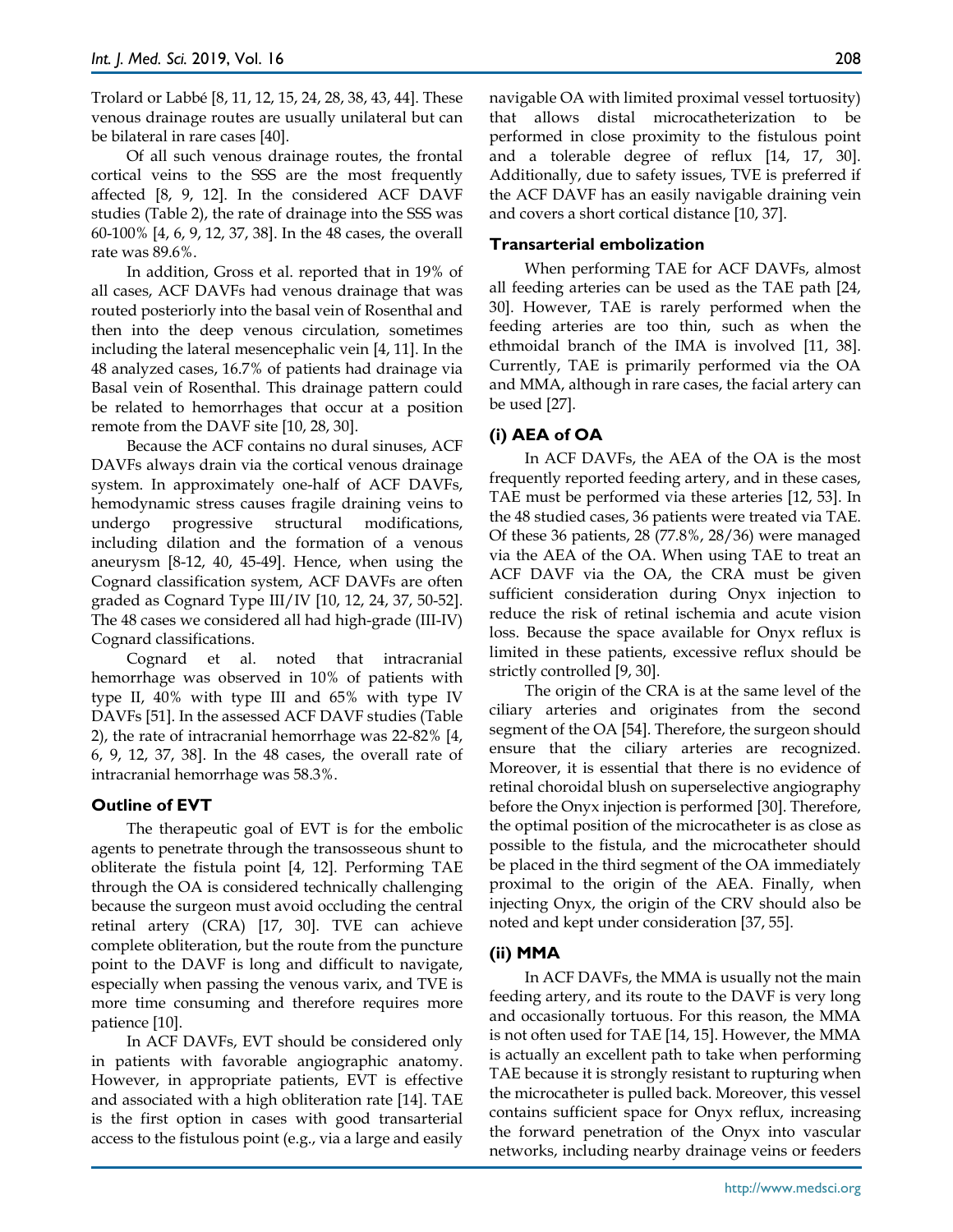[15, 56, 57]. Occasionally, a dual lumen balloon and the pressure-cooker technique can help to increase the penetration of the Onyx [37]. In our summarized 48 cases, 36 were treated via TAE. Of these 36 patients, 6  $(16.7\% \cdot 6/36)$  were managed via the MMA.

However, most ACF DAVFs are primarily supplied by the ethmoidal artery, and in these cases, the OA must be used [12].

### **Transvenous embolization**

In ACF DAVFs, the main advantage of TVE over TAE is that TVE is not associated with a risk of occluding the CRA because the Onyx is deployed directly into the vein [4, 10]. In TVE, the trans-SSS approach is widely used. In the 48 cases considered herein, 12 (25%, 12/48) patients were treated via TVE, and 11 (91.7%, 11/12) were treated with the trans-SSS approach. The TVE approach via deep veins is considered to be dangerous.

However, when TVE is used in ACF DAVFs, venous retrograde catheterization becomes difficult because the transvenous routes are tortuous [11, 58]. To overcome this difficulty, it is recommended that TVE be performed via a puncture of the internal jugular vein [10, 11]. In addition, it can be helpful to use a flexible intracranial guiding catheter or an intermediate catheter that is advanced to the ostium of the cortical draining vein [10, 31].

When TVE is performed in an ACF DAVF, after the microcatheter tip is positioned in the fistula point, arteriography of the OA and superselective venography of the microcatheter are necessary to confirm the placement of the microcatheter tip [11, 31]. When performing TVE, Onyx is a good choice because it can penetrate the fistula through the cribriform plate and can pass retrogradely into the tiny transosseous arterial feeders [59]. In the 48 cases we considered, we found that Onyx has become popular in EVT for ACF DAVFs since 2005.

## **Complications**

In EVT for ACF DAVFs, the overall complication rate is 6.25% [4]. In the 48 cases considered in this review, the rate of postprocedure complications was 8.3%. Of all complications, CRA ischemia is the most dangerous and damaging complication associated with TAE and is caused by Onyx excessive reflux into the OA [37]. In our paper, 2 (4.2%, 2/47) patients experienced excessive Onyx reflux. Thus, when retrograde Onyx approaches the origin of the CRA, low molecular-weight heparin should be postoperatively administered every 12 h for the first 72 h, and 100 mg aspirin should be administered per day for the first month to prevent ischemic events in the CRA [12].

Microcatheter retention can occur when using an undetachable microcatheter. In addition, while injecting Onyx via a feeding artery in TAE, the Onyx may reflux into the contralateral ethmoidal branches and then into the OA. Therefore, the inappropriate migration of Onyx to the contralateral side must be closely monitored during injection [60].

When performing TVE in a patient with tortuous vein anatomy, vein navigation may cause venous perforation, resulting in intracranial hemorrhage. Alternatively, the microcatheter can become embedded in the veins. Hence, excessively tortuous vein anatomy is a contraindication for TVE [30]. Rarely, if the EVT disturbs the drainage of the deep vein system, congestion in the BVR is likely to result in transient thalamic and brainstem edema.

## **Prognosis**

After appropriate patients are selected, EVT, including TAE and TVE, achieve good therapeutic outcomes [10, 12, 15, 28, 30]. From a statistical standpoint, TAE has an occlusion rate ranging from 12.5% to 63.6% in ACF DAVFs [4, 9], whereas TVE has achieved a complete occlusion rate of 63.3-91% in a larger series [8]. Completely occluding the ACF DAVF is associated with good outcomes. In the 48 cases considered herein, 91.7% of patients experienced complete angiographic cure, and 93.8% of patients had a good outcome.

# **Summary**

The fistula point of an ACF DAVF is usually located at the level of the cribriform plate, and the AEA of the OA was the most commonly observed feeding artery. The frontal cortical veins to the SSS are the most frequently involved. Because of their cortical vein drainage pattern, ACF DAVFs often have a malignant natural history with high-grade Cognard classifications (III-IV). EVT, including TAE and TVE, is currently considered an effective therapeutic option in ACF DAVFs. The therapeutic goal of EVT is for the embolic agents to penetrate through the transosseous shunt to obliterate the fistula point.

When performing TAE through the AEA of the OA, it is important to ensure that the CRA is not occluded. TVE can also achieve complete obliteration, but the path from the puncture point to the DAVF is longer and difficult to navigate, meaning that TVE is more time consuming and requires more patience. EVT is associated with both technique- and treatment-related complications. However, although complications may occur, AVF DAVFs have an acceptable prognosis when the patients are appropriately selected.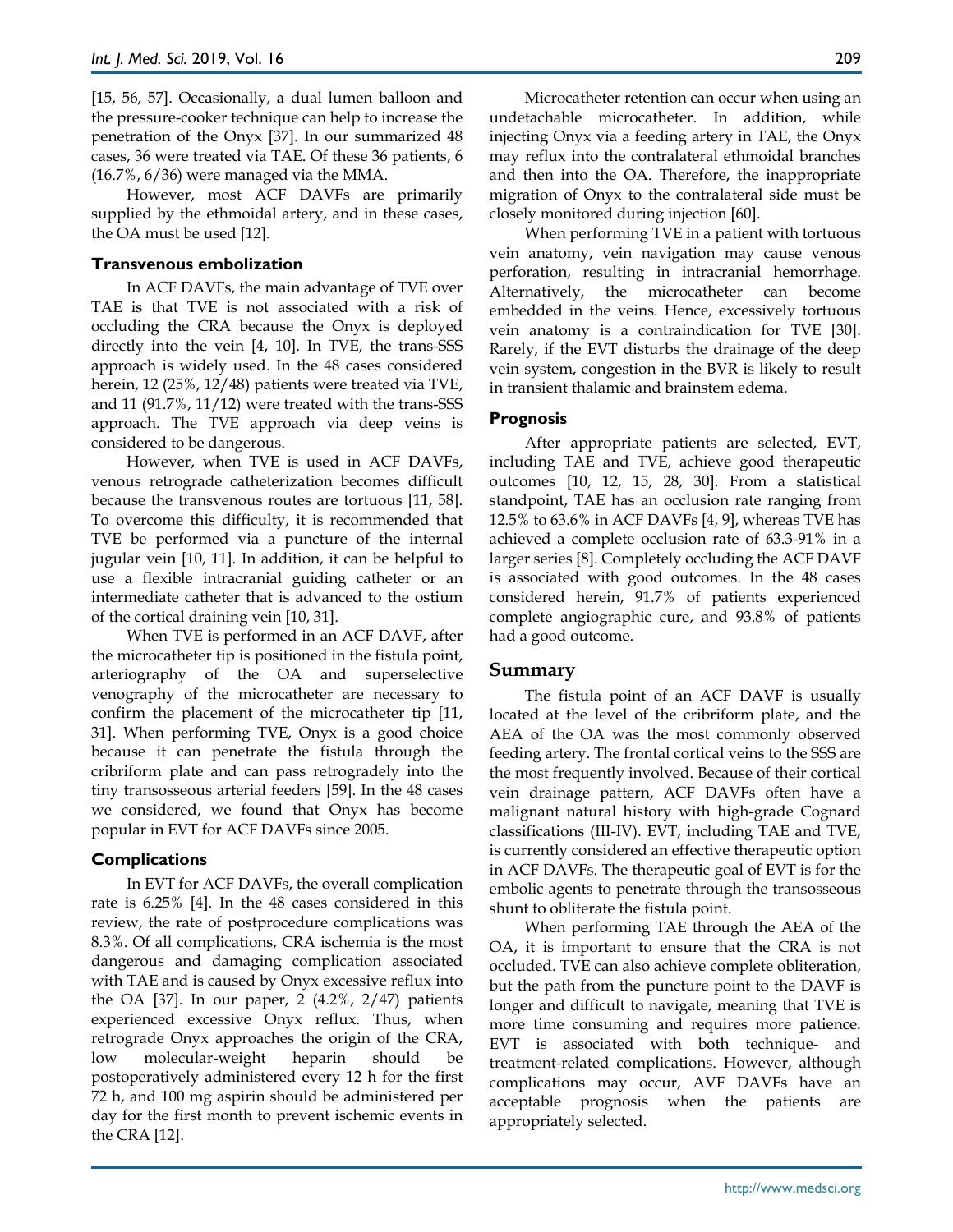#### **Limitations**

ACF DAVFs are rare intracranial lesions, most of which are sporadically presented as case reports. As a result of the small sample size in this review, the statistical analysis is inappropriate. Because of the selection criteria in this study, cases without adequate description of the patients' medical histories were excluded. Cases mixed in with larger case series with DAVFs of other intracranial locations were also occasionally omitted due to the difficulty of data extraction. Furthermore, only articles written in English were included in this study. Hence, the findings of this review may not reflect actual circumstances in the clinic, and readers should interpret the presented results with the appropriate level of caution.

## **Competing Interests**

The authors have declared that no competing interest exists.

# **References**

- 1. Guo Y, Yu J, Zhao Y, Yu J. Progress in research on intracranial multiple dural arteriovenous fistulas. Biomed Rep. 2018; 8: 17-25.
- Yu J, Lv X, Li Y, Wu Z. Therapeutic progress in pediatric intracranial dural arteriovenous shunts: A review. Interv Neuroradiol. 2016; 22: 548-56.
- 3. Ishikawa T, Houkin K, Tokuda K, Kawaguchi S, Kashiwaba T. Development of anterior cranial fossa dural arteriovenous malformation following head trauma. Case report. J Neurosurg. 1997; 86: 291-3.
- 4. Gross BA, Moon K, Kalani MY, Albuquerque FC, McDougall CG, Nakaji P, et al. Clinical and Anatomic Insights From a Series of Ethmoidal Dural Arteriovenous Fistulas at Barrow Neurological Institute. World Neurosurg. 2016; 93: 94-9.
- 5. Hattori T, Kobayashi H, Inoue S, Sakai N. Angiographically occult dural arteriovenous malformation in the anterior cranial fossa--case report. Neurol Med Chir (Tokyo). 1999; 39: 291-3.
- 6. Baskaya MK, Suzuki Y, Seki Y, Negoro M, Ahmed M, Sugita K. Dural arteriovenous malformations in the anterior cranial fossa. Acta Neurochir (Wien). 1994; 129: 146-51.
- 7. Tsai LK, Liu HM, Jeng JS. Diagnosis and management of intracranial dural arteriovenous fistulas. Expert Rev Neurother. 2016; 16: 307-18.
- 8. Meneghelli P, Pasqualin A, Lanterna LA, Bernucci C, Spinelli R, Dorelli G, et al. Surgical treatment of anterior cranial fossa dural arterio-venous fistulas (DAVFs): a two-centre experience. Acta Neurochir (Wien). 2017; 159: 823-30.
- Agid R, Terbrugge K, Rodesch G, Andersson T, Soderman M. Management strategies for anterior cranial fossa (ethmoidal) dural arteriovenous fistulas with an emphasis on endovascular treatment. J Neurosurg. 2009; 110: 79-84.
- 10. Limbucci N, Leone G, Nappini S, Rosi A, Renieri L, Consoli A, et al. Transvenous Embolization of Ethmoidal Dural Arteriovenous Fistulas: Case Series and Review of the Literature. World Neurosurg. 2017.
- 11. Defreyne L, Vanlangenhove P, Vandekerckhove T, Deschrijver I, Sieben G, Klaes R, et al. Transvenous embolization of a dural arteriovenous fistula of the anterior cranial fossa: preliminary results. AJNR Am J Neuroradiol. 2000; 21: 761-5.
- 12. Li Q, Fang YB, Huang QH, Zhang Q, Hong B, Zhao WY, et al. Transarterial embolization of dural arteriovenous fistulas of the anterior cranial fossa with Onyx. J Clin Neurosci. 2013; 20: 287-91.
- 13. Kortman HG, Bloemsma G, Boukrab I, Peluso JP, Sluzewski M, van der Pol B, et al. Treatment of cranial dural arteriovenous fistulas with exclusive cortical venous drainage: A single-center cohort of 35 patients. Interv Neuroradiol. 2017; 23: 661-5.
- 14. Deng JP, Li J, Zhang T, Yu J, Zhao ZW, Gao GD. Embolization of dural arteriovenous fistula of the anterior cranial fossa through the middle meningeal artery with Onyx. Clin Neurol Neurosurg. 2014; 117: 1-5.
- Cannizzaro D, Peschillo S, Cenzato M, Pero G, Resta MC, Guidetti G, et al. Endovascular and surgical approaches of ethmoidal dural fistulas: a multicenter experience and a literature review. Neurosurg Rev. 2016.
- 16. Liberati A, Altman DG, Tetzlaff J, Mulrow C, Gotzsche PC, Ioannidis JP, et al. The PRISMA statement for reporting systematic reviews and meta-analyses of studies that evaluate healthcare interventions: explanation and elaboration. BMJ. 2009; 339: b2700.
- 17. Matsumaru Y, Alvarez H, Rodesch G, Lasjaunias PL. Embolisation of branches of the ophthalmic artery. Interv Neuroradiol. 1997; 3: 239-45.
- 18. Abrahams JM, Bagley LJ, Flamm ES, Hurst RW, Sinson GP. Alternative management considerations for ethmoidal dural arteriovenous fistulas. Surg Neurol. 2002; 58: 410-6; discussion 6.
- 19. Flynn TH, McSweeney S, O'Connor G, Kaar G, Ryder DQ. Dural AVM supplied by the ophthalmic artery. Br J Neurosurg. 2007; 21: 414-6.
- 20. Xianli L, Youxiang L, Aihua L, Ming L, Zhongxue W. Transarterial embolization of dural arteriovenous fistulas of the anterior cranial fossa using onyx-18. A case report. Neuroradiol J. 2007; 20: 348-54.
- 21. Katsaridis V, Papagiannaki C, Violaris C. Endovascular treatment of a bilateral ophthalmic-ethmoidal artery dural arteriovenous fistula. J Neuroophthalmol. 2007; 27: 281-4.
- 22. Lv X, Jiang C, Li Y, Yang X, Wu Z. Percutaneous Transvenous Embolization of Intracranial Dural Arteriovenous Fistulas with Detachable Coils and/or in Combination with Onyx. Interv Neuroradiol. 2008; 14: 415-27.
- 23. Lv X, Li Y, Wu Z. Endovascular treatment of anterior cranial fossa dural arteriovenous fistula. Neuroradiology. 2008; 50: 433-7.
- 24. Tahon F, Salkine F, Amsalem Y, Aguettaz P, Lamy B, Turjman F. Dural arteriovenous fistula of the anterior fossa treated with the Onyx liquid embolic system and the Sonic microcatheter. Neuroradiology. 2008; 50: 429-32.
- 25. Tsutsumi S, Shimizu Y, Nonaka Y, Abe Y, Yasumoto Y, Ito M, et al. Arteriovenous fistula arising from the persistent primitive olfactory artery with dual supply from the bilateral anterior ethmoidal arteries. Neurol Med Chir (Tokyo). 2009; 49: 407-9.
- 26. Guedin P, Gaillard S, Boulin A, Condette-Auliac S, Bourdain F, Guieu S, et al. Therapeutic management of intracranial dural arteriovenous shunts with leptomeningeal venous drainage: report of 53 consecutive patients with emphasis on transarterial embolization with acrylic glue. J Neurosurg. 2010; 112: 603-10.
- 27. Ishihara H, Ishihara S, Neki H, Okawara M, Kanazawa R, Kohyama S, et al. Dural arteriovenous fistula of the anterior cranial fossa with carotid artery stenosis treated by simultaneous transarterial embolization and carotid artery stenting. Neurol Med Chir (Tokyo). 2010; 50: 995-7.
- 28. Mack WJ, Gonzalez NR, Jahan R, Vinuela F. Endovascular management of anterior cranial fossa dural arteriovenous malformations. A technical report and anatomical discussion. Interv Neuroradiol. 2011; 17: 93-103.
- 29. Zhao WY, Krings T, Yang PF, Liu JM, Xu Y, Li Q, et al. Balloon-assisted superselective microcatheterization for transarterial treatment of cranial dural arteriovenous fistulas: technique and results. Neurosurgery. 2012; 71: ons269-73; discussion ons73.
- 30. Li C, Wu Z, Yang X, Li Y, Jiang C, He H. Transarterial treatment with Onyx of Cognard type IV anterior cranial fossa dural arteriovenous fistulas. J Neurointerv Surg. 2014; 6: 115-20.
- 31. Spiotta AM, Hawk H, Kellogg RT, Turner RD, Chaudry MI, Turk AS. Transfemoral venous approach for Onyx embolization of anterior fossa dural arteriovenous fistulae. J Neurointerv Surg. 2014; 6: 195-9.
- 32. Albuquerque FC, Ducruet AF, Crowley RW, Bristol RE, Ahmed A, McDougall CG. Transvenous to arterial Onyx embolization. J Neurointerv Surg. 2014; 6: 281-5.
- 33. Inoue A, Tagawa M, Kumon Y, Watanabe H, Shoda D, Sugiu K, et al. Ethmoidal dural arteriovenous fistula with unusual drainage route treated by transarterial embolization. J Neurointerv Surg. 2015; 7: e15.
- 34. Cannizzaro D, Peschillo S, Cenzato M, Pero G, Resta MC, Guidetti G, et al. Endovascular and surgical approaches of ethmoidal dural fistulas: a multicenter experience and a literature review. Neurosurg Rev. 2018; 41: 391-8.
- 35. Limbucci N, Leone G, Nappini S, Rosi A, Renieri L, Consoli A, et al. Transvenous Embolization of Ethmoidal Dural Arteriovenous Fistulas: Case Series and Review of the Literature. World Neurosurg. 2018; 110: e786-e93.
- 36. Sirakov S, Sirakov A, Hristov H, Ninov K. Successful endovascular treatment of ruptured bilateral ophthalmic frontal dural arteriovenous fistula. Radiol Case Rep. 2018; 13: 1036-41.
- 37. Robert T, Blanc R, Smajda S, Ciccio G, Redjem H, Bartolini B, et al. Endovascular treatment of cribriform plate dural arteriovenous fistulas: technical difficulties and complications avoidance. J Neurointerv Surg. 2016; 8: 954-8.
- 38. Lawton MT, Chun J, Wilson CB, Halbach VV. Ethmoidal dural arteriovenous fistulae: an assessment of surgical and endovascular management. Neurosurgery. 1999; 45: 805-10; discussion 10-1.
- 39. Ros de San Pedro J, Perez CJ, Parra JZ, Lopez-Guerrero AL, Sanchez JF. Bilateral ethmoidal dural arteriovenous fistula: unexpected surgical diagnosis. Clin Neurol Neurosurg. 2010; 112: 903-8.
- 40. Kohama M, Nishimura S, Mino M, Hori E, Yonezawa S, Kaimori M, et al. Anterior cranial fossa dural arteriovenous fistula with bilateral cortical drainers--case report. Neurol Med Chir (Tokyo). 2010; 50: 217-20.
- 41. Deshmukh VR, Chang S, Albuquerque FC, McDougall CG, Spetzler RF. Bilateral ethmoidal dural arteriovenous fistulae: a previously unreported entity: case report. Neurosurgery. 2005; 57: E809.
- 42. Yurekli VA, Orhan G, Gurkas E, Senol N. Bilateral ophthalmic-ethmoidal dural arteriovenous fistula presenting with intracranial hemorrhage: a rare entity. Neurol Sci. 2013; 34: 1851-3.
- Kiyosue H, Hori Y, Okahara M, Tanoue S, Sagara Y, Matsumoto S, et al. Treatment of intracranial dural arteriovenous fistulas: current strategies based on location and hemodynamics, and alternative techniques of transcatheter embolization. Radiographics. 2004; 24: 1637-53.